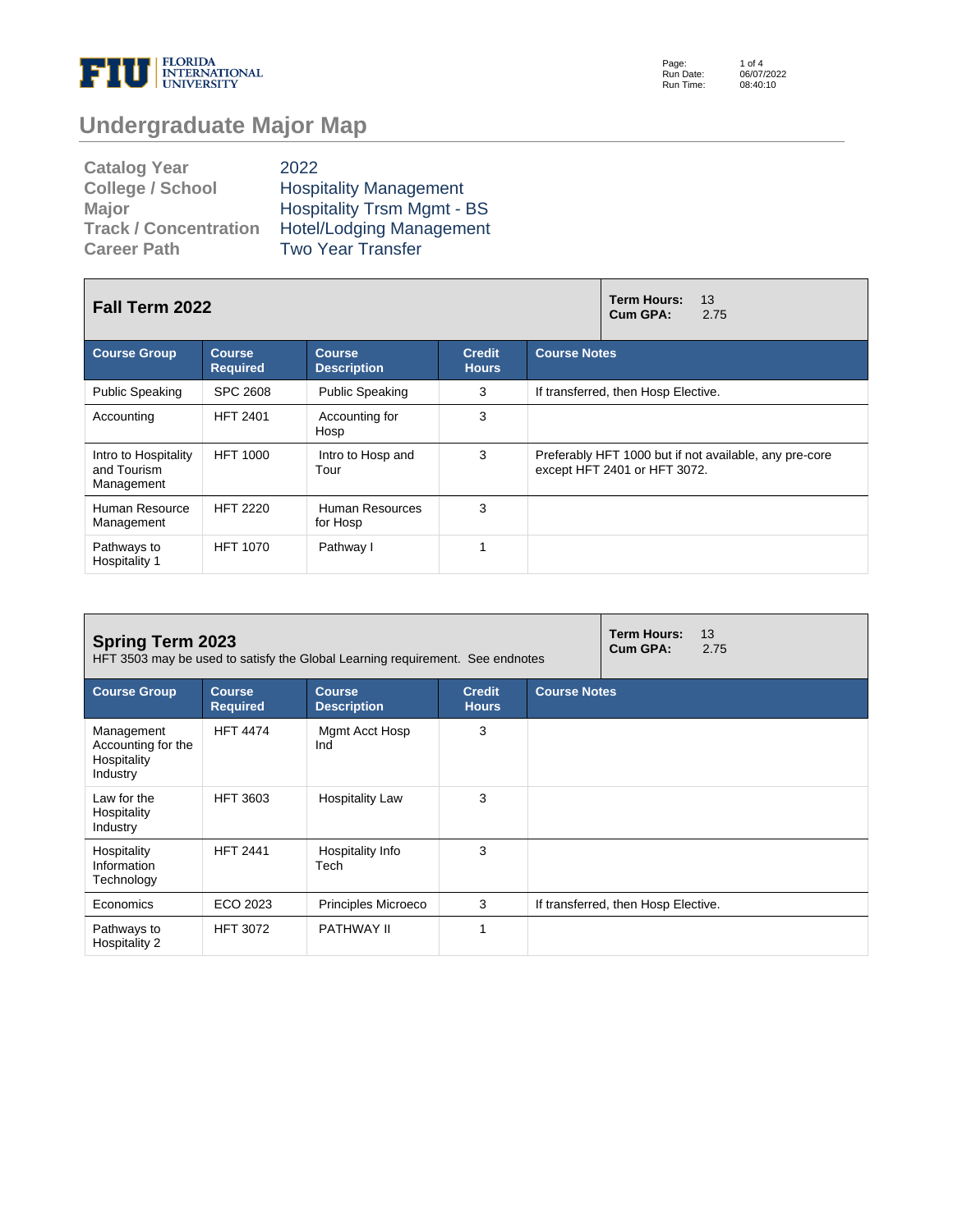

# **Undergraduate Major Map**

| Term Hours: 6<br><b>Summer Term 2023</b><br>Use this semester to catch up on coursework if necessary. |                            |                                     |                               |                                                                  |                                |  |
|-------------------------------------------------------------------------------------------------------|----------------------------|-------------------------------------|-------------------------------|------------------------------------------------------------------|--------------------------------|--|
| <b>Course Group</b>                                                                                   | Course,<br><b>Required</b> | <b>Course</b><br><b>Description</b> | <b>Credit</b><br><b>Hours</b> | <b>Course Notes</b>                                              |                                |  |
| <b>HOSPITALITY</b><br><b>MANAGEMENT</b><br><b>COMMON CORE</b>                                         |                            |                                     | 3                             | HFT 4247- Diversity and Inclusion in the Hospitality<br>Industry |                                |  |
| Hotel/Lodging<br>Management<br><b>Required Courses</b>                                                |                            |                                     | 3                             |                                                                  | HFT 3861- Spirits Fundamentals |  |

| Fall Term 2023                                                |                                  |                                     |                               | <b>Term Hours:</b><br>12<br>Cum GPA:<br>2 |                                                        |
|---------------------------------------------------------------|----------------------------------|-------------------------------------|-------------------------------|-------------------------------------------|--------------------------------------------------------|
| <b>Course Group</b>                                           | <b>Course</b><br><b>Required</b> | <b>Course</b><br><b>Description</b> | <b>Credit</b><br><b>Hours</b> | <b>Course Notes</b>                       |                                                        |
| <b>Financial Analysis</b><br>in the Hospitality<br>Industry   | <b>HFT 4464</b>                  | Fin Anal Hosp<br>Indust             | 3                             |                                           |                                                        |
| Hotel/Lodging<br>Management<br><b>Required Courses</b>        | <b>HFT 3314</b>                  | <b>Hsptly Prop Mgmt</b>             | 3                             |                                           |                                                        |
| <b>HOSPITALITY</b><br><b>MANAGEMENT</b><br><b>COMMON CORE</b> |                                  |                                     | 3                             | <b>HFT 4545.</b>                          | Please select one: HFT 4295 or HFT 3006 or HFT 3073 or |
| Lodging<br>Operations<br>Control                              | <b>HFT 3453</b>                  | <b>Operations Control</b>           | 3                             |                                           |                                                        |

| <b>Spring Term 2024</b>                                       |                                  |                                     |                               | <b>Term Hours:</b><br>12<br>Cum GPA:<br>$\overline{2}$ |                                          |  |
|---------------------------------------------------------------|----------------------------------|-------------------------------------|-------------------------------|--------------------------------------------------------|------------------------------------------|--|
| <b>Course Group</b>                                           | <b>Course</b><br><b>Required</b> | <b>Course</b><br><b>Description</b> | <b>Credit</b><br><b>Hours</b> | <b>Course Notes</b>                                    |                                          |  |
| Hotel/Lodging<br>Management<br><b>Required Courses</b>        | <b>HFT 4240</b>                  | Mng Service Org                     | 3                             |                                                        |                                          |  |
| <b>HOSPITALITY</b><br><b>MANAGEMENT</b><br><b>COMMON CORE</b> |                                  |                                     | 3                             |                                                        | Please select one: HFT 3503 or HFT 4509. |  |
| Hospitality<br>Analytics and<br>Revenue<br>Management         | <b>HFT 4413</b>                  | Hosp Analytics &<br>Rev Mgt         | 3                             |                                                        |                                          |  |
| Hotel/Lodging<br>Management<br><b>Required Courses</b>        | <b>HFT 4508</b>                  | Group Business<br>Sales/Svs         | 3                             |                                                        |                                          |  |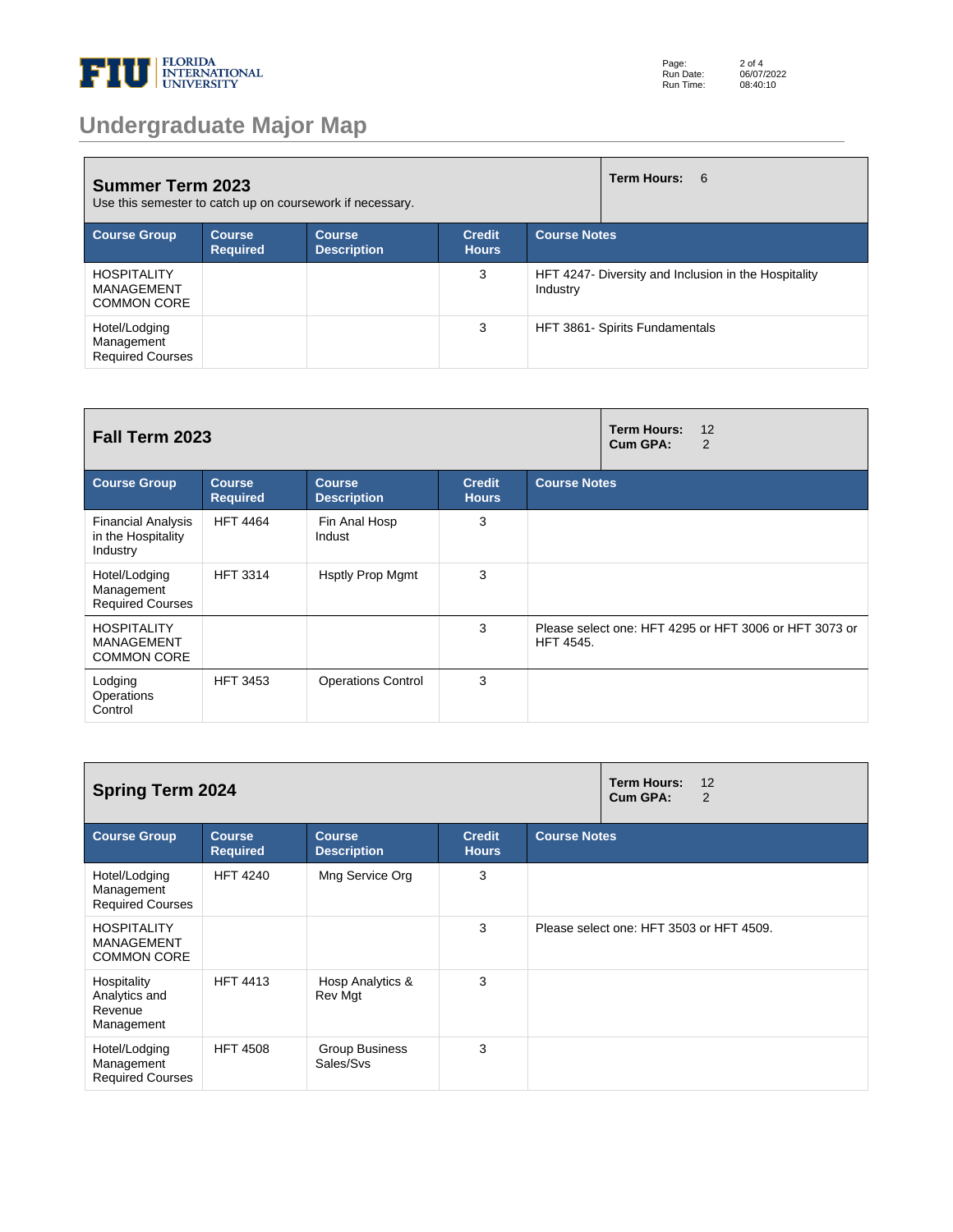

### **Undergraduate Major Map**

| <b>Summer Term 2024</b><br>Use this Semester to catch up on coursework if necessary.<br><b>Hospitality Industry Experience</b> |                                  |                                     |                               |                                                              | Term Hours:<br>Cum GPA: | $\overline{4}$<br>2.75 |
|--------------------------------------------------------------------------------------------------------------------------------|----------------------------------|-------------------------------------|-------------------------------|--------------------------------------------------------------|-------------------------|------------------------|
| <b>Course Group</b>                                                                                                            | <b>Course</b><br><b>Required</b> | <b>Course</b><br><b>Description</b> | <b>Credit</b><br><b>Hours</b> | <b>Course Notes</b>                                          |                         |                        |
| Advanced<br>Internship                                                                                                         | <b>HFT 4945</b>                  | Adv Intern Hsptly                   |                               |                                                              |                         |                        |
| <b>HOSPITALITY</b><br>MANAGEMENT<br><b>COMMON CORE</b>                                                                         |                                  |                                     | 3                             | HFT 4296- Strategic Management in Hospitality and<br>Tourism |                         |                        |

#### **General Requirements**

\*Critical Indicator is the minimum grade indicated in specific courses to demonstrate proficiency and progress in major. Earning less than the minimum grade is a trigger for a conversation with advisor.\*

Transfer students are assumed to have completed an Associates of Arts Degree from a Florida Public Institution or completed 60 credits and the University Core Curriculum Requirements. 

In addition, the following courses are required of incoming transfer students: 

Global Learning Requirement for Transfers: Transfers entering FIU Fall 2011 or later are required to take two Global Learning courses. 

Those who meet University Core Curriculum Requirements prior to entering FIU 

-Two Global Learning Discipline Specific Courses (One of the two may be a Global Learning Foundation Course chosen in consultation with your advisor) 

Those who do not meet University Core Curriculum Requirements prior to entering FIU -One Global Learning Foundation Course (from the University Core Curriculum) -One Global Learning Discipline Specific Course 

Transfer courses may not be used to meet the FIU Global Learning Requirement. For a list of Global learning courses: http://goglobal.fiu.edu 

School of Hospitality and Tourism Management Selected Major Requirements: 

Industry Experience Requirement: 1300 hours - A total of 1300 documented hours of hospitality/ tourism related practical training work experience is required. This includes 300 hours in HFT 4945 Advanced Internship. A minimum of 800 hours must be completed while enrolled in the degree program at FIU. The Advanced Internship must be track-related and approved by an advisor. Work experience documentation is required. Students with extensive industry management experience may apply for a waiver of the 1000 hour work experience and Advanced Internship. 

Hospitality Management offers 6 majors and the option of a general Hospitality major. If one of the 6 majors is chosen, 4 specific major courses are required and 2 major related electives. If the general hospitality option is chosen, the electives may be chosen from any of the courses offered in our program. Students who do not take any of the 6 lower division prerequisites prior to transferring into FIU with 60 credits, will need to take 6 additional credits of major electives if a major is selected.